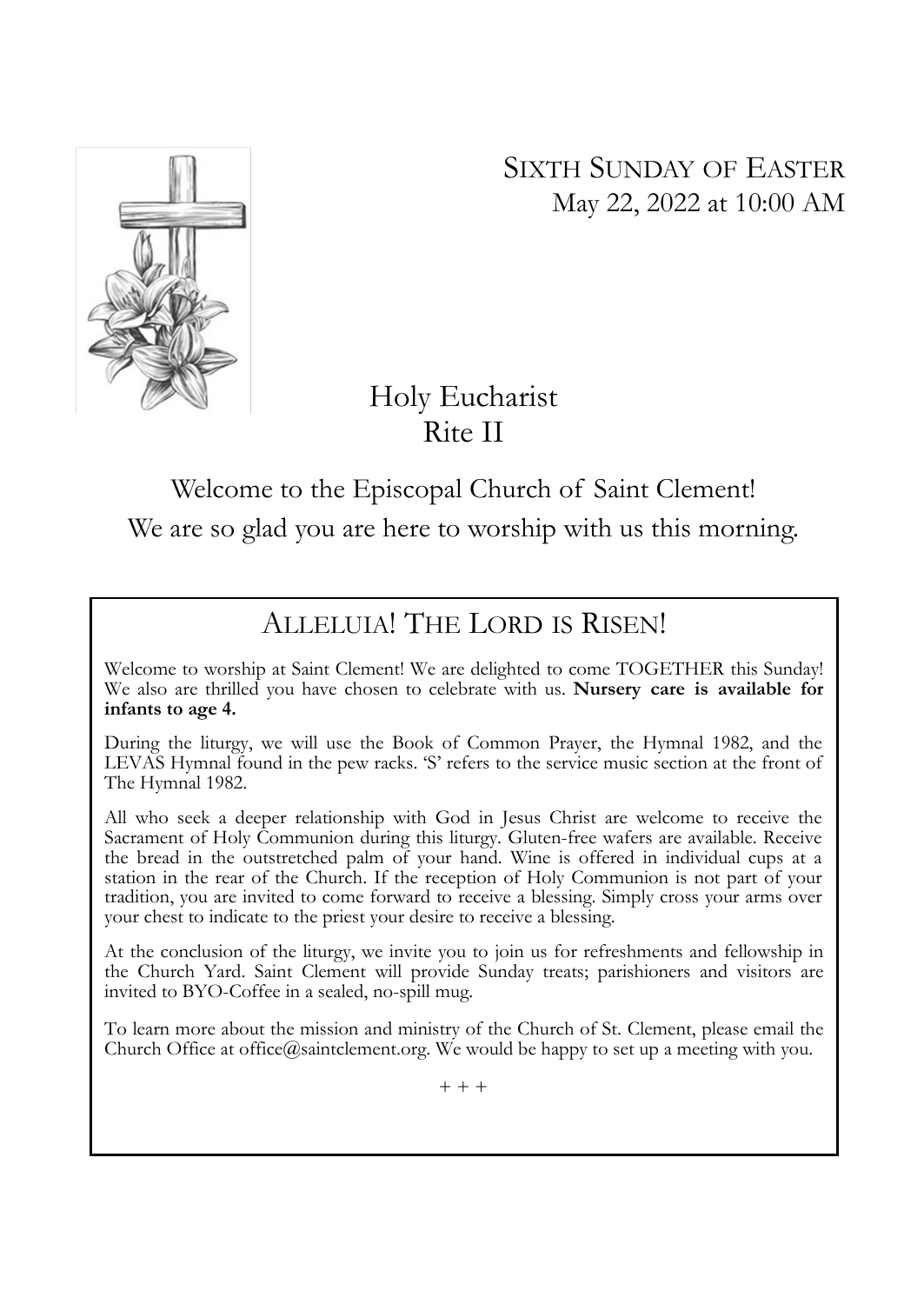# Prelude

**Processional:** Now the Green Blade Rises **Hymnal 204** 

Opening Acclamation

# Song of Praise (\*see insert)

# The Collect

O God, you have prepared for those who love you such good things as surpass our understanding: Pour into our hearts such love towards you, that we, loving you in all things and above all things, may obtain your promises, which exceed all that we can desire; through Jesus Christ our Lord, who lives and reigns with you and the Holy Spirit, one God, for ever and ever. Amen.

# The First Lesson:  $\text{Atts } 16:9-15$

During the night Paul had a vision: there stood a man of Macedonia pleading with him and saying, "Come over to Macedonia and help us." When he had seen the vision, we immediately tried to cross over to Macedonia, being convinced that God had called us to proclaim the good news to them.

We set sail from Troas and took a straight course to Samothrace, the following day to Neapolis, and from there to Philippi, which is a leading city of the district of Macedonia and a Roman colony. We remained in this city for some days. On the sabbath day we went outside the gate by the river, where we supposed there was a place of prayer; and we sat down and spoke to the women who had gathered there. A certain woman named Lydia, a worshiper of God, was listening to us; she was from the city of Thyatira and a dealer in purple cloth. The Lord opened her heart to listen eagerly to what was said by Paul. When she and her household were baptized, she urged us, saying, "If you have judged me to be faithful to the Lord, come and stay at my home." And she prevailed upon us.

The Word of the Lord. Thanks be to God.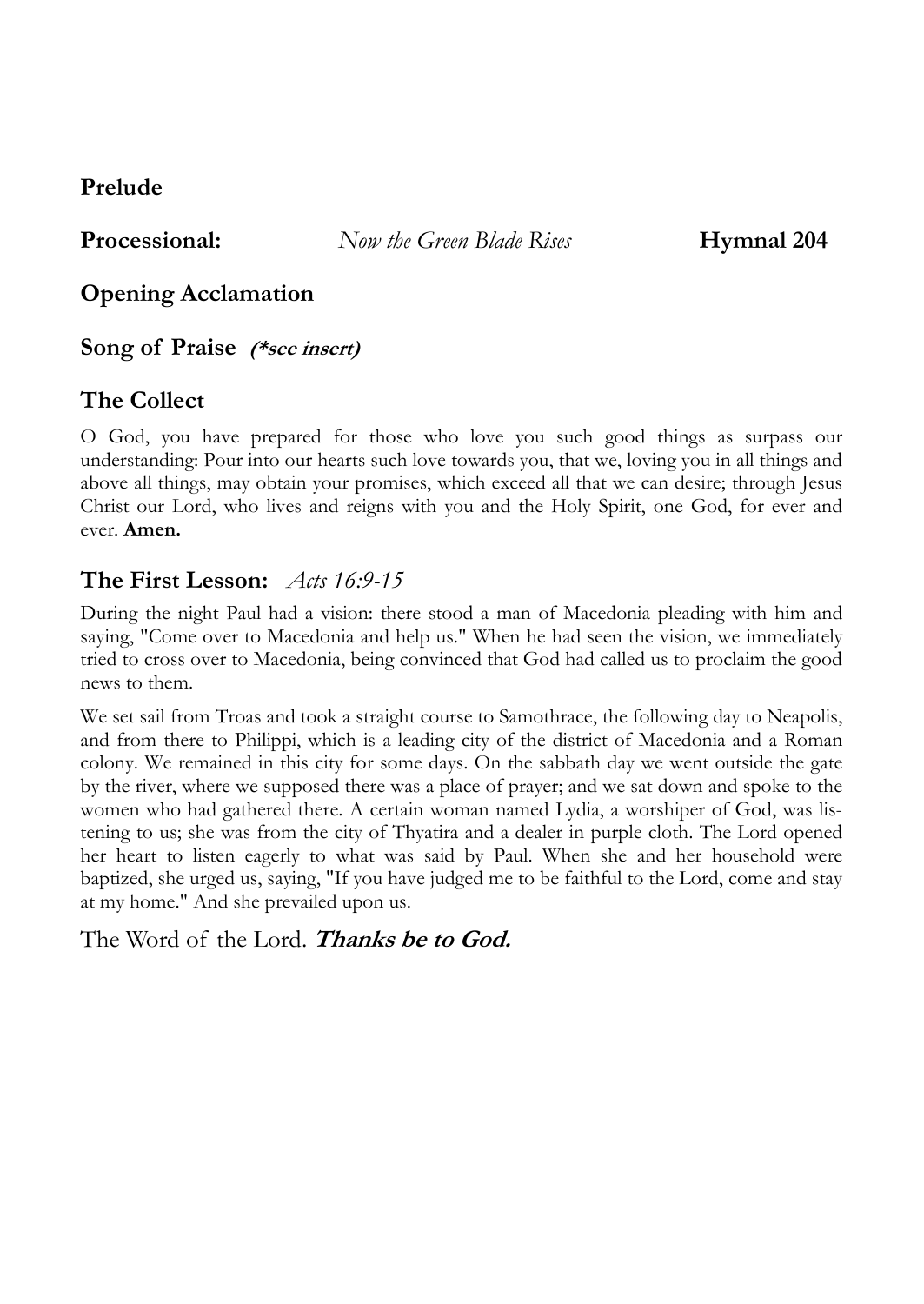## **The Response:** Psalm 67 - Deus misereatur



- 1 May God be merciful to us and bless us,  $*$  show us the light of his countenance and come to us.
- 2 Let your ways be known upon earth,  $*$ your saving health among all nations.
- 3 Let the peoples praise you, O God; \* let all the peoples <u>praise you</u>.
- 4 Let the nations be glad and sing for joy,  $*$  for you judge the peoples with equity and guide all the nations upon earth.
- 5 Let the peoples praise you, O God; \* let all the peoples praise you.
- 6 The earth has brought forth her increase; \* may God, our own God, give us his blessing.
- 7 May God give us his blessing, \* and may all the ends of the earth stand in awe of him.

## The Second Lesson: Revelation 21:10, 22-22:5

In the spirit the angel carried me away to a great, high mountain and showed me the holy city Jerusalem coming down out of heaven from God.

I saw no temple in the city, for its temple is the Lord God the Almighty and the Lamb. And the city has no need of sun or moon to shine on it, for the glory of God is its light, and its lamp is the Lamb. The nations will walk by its light, and the kings of the earth will bring their glory into it. Its gates will never be shut by day-- and there will be no night there. People will bring into it the glory and the honor of the nations. But nothing unclean will enter it, nor anyone who practices abomination or falsehood, but only those who are written in the Lamb's book of life.

Then the angel showed me the river of the water of life, bright as crystal, flowing from the throne of God and of the Lamb through the middle of the street of the city. On either side of the river is the tree of life with its twelve kinds of fruit, producing its fruit each month; and the leaves of the tree are for the healing of the nations. Nothing accursed will be found there any more. But the throne of God and of the Lamb will be in it, and his servants will worship him; they will see his face, and his name will be on their foreheads. And there will be no more night; they need no light of lamp or sun, for the Lord God will be their light, and they will reign forever and ever.

The Word of the Lord. Thanks be to God.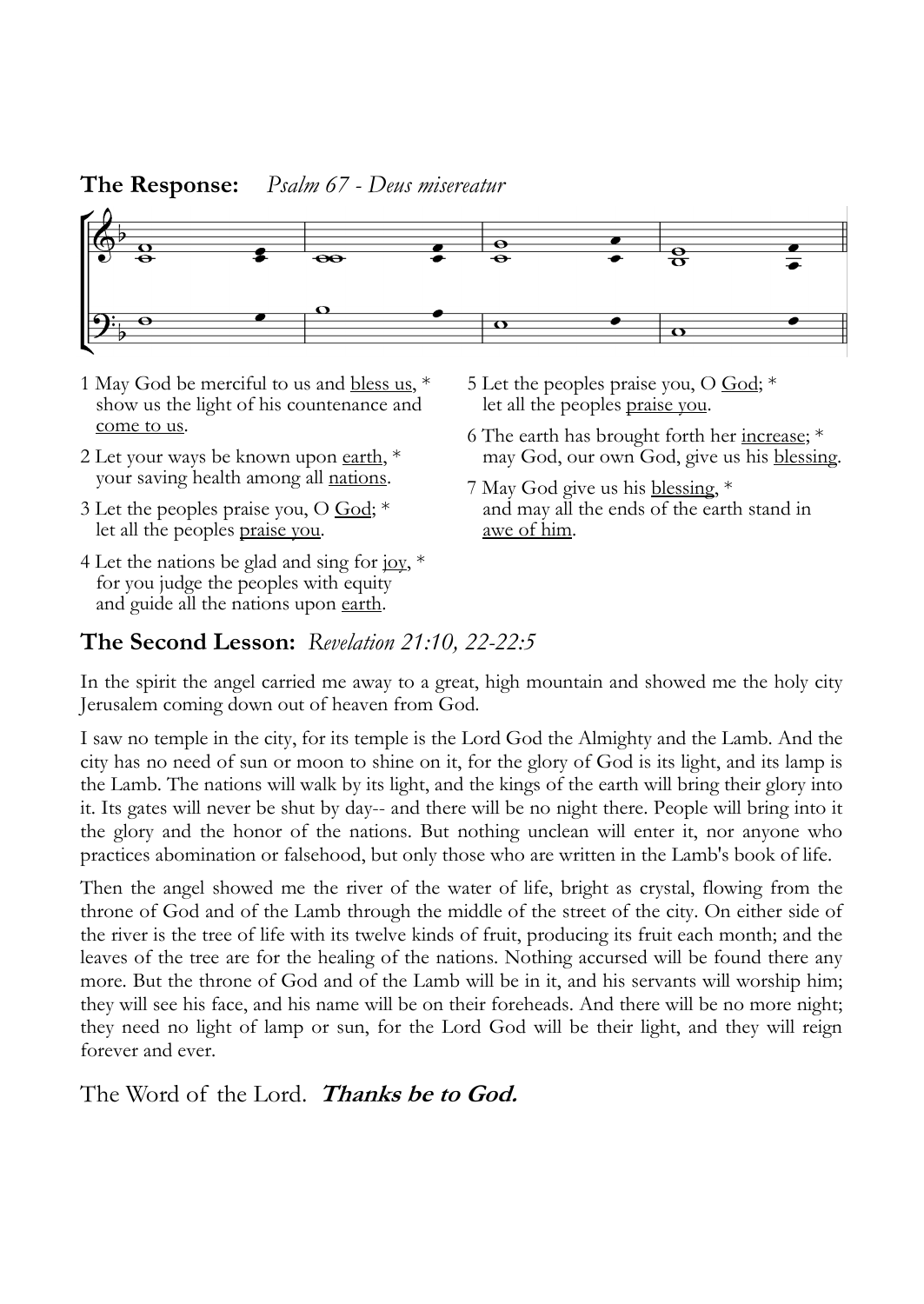## The Gospel: *John 5:1-9*

The Holy Gospel of our Lord Jesus Christ according to John.

# Glory to You, Lord Christ.

After Jesus healed the son of the official in Capernaum, there was a festival of the Jews, and Jesus went up to Jerusalem.

Now in Jerusalem by the Sheep Gate there is a pool, called in Hebrew Beth-zatha, which has five porticoes. In these lay many invalids-- blind, lame, and paralyzed. One man was there who had been ill for thirty-eight years. When Jesus saw him lying there and knew that he had been there a long time, he said to him, "Do you want to be made well?" The sick man answered him, "Sir, I have no one to put me into the pool when the water is stirred up; and while I am making my way, someone else steps down ahead of me." Jesus said to him, "Stand up, take your mat and walk." At once the man was made well, and he took up his mat and began to walk. Now that day was a sabbath.

#### The Gospel of the LORD. Praise to You, Lord Christ.

| Sermon                                       |                               | The Rev. David Crosby |
|----------------------------------------------|-------------------------------|-----------------------|
| <b>Nicene Creed</b>                          |                               | <b>BCP 358</b>        |
| Prayers of the People: Form III              |                               | <b>BCP 387</b>        |
| Confession                                   |                               | <b>BCP 360</b>        |
| The Peace                                    |                               | <b>BCP 360</b>        |
| Announcements                                |                               |                       |
| Offertory:                                   | There's a Sweet, Sweet Spirit | <b>LEVAS 120</b>      |
| The Great Thanksgiving: Eucharistic Prayer A |                               | <b>BCP 361</b>        |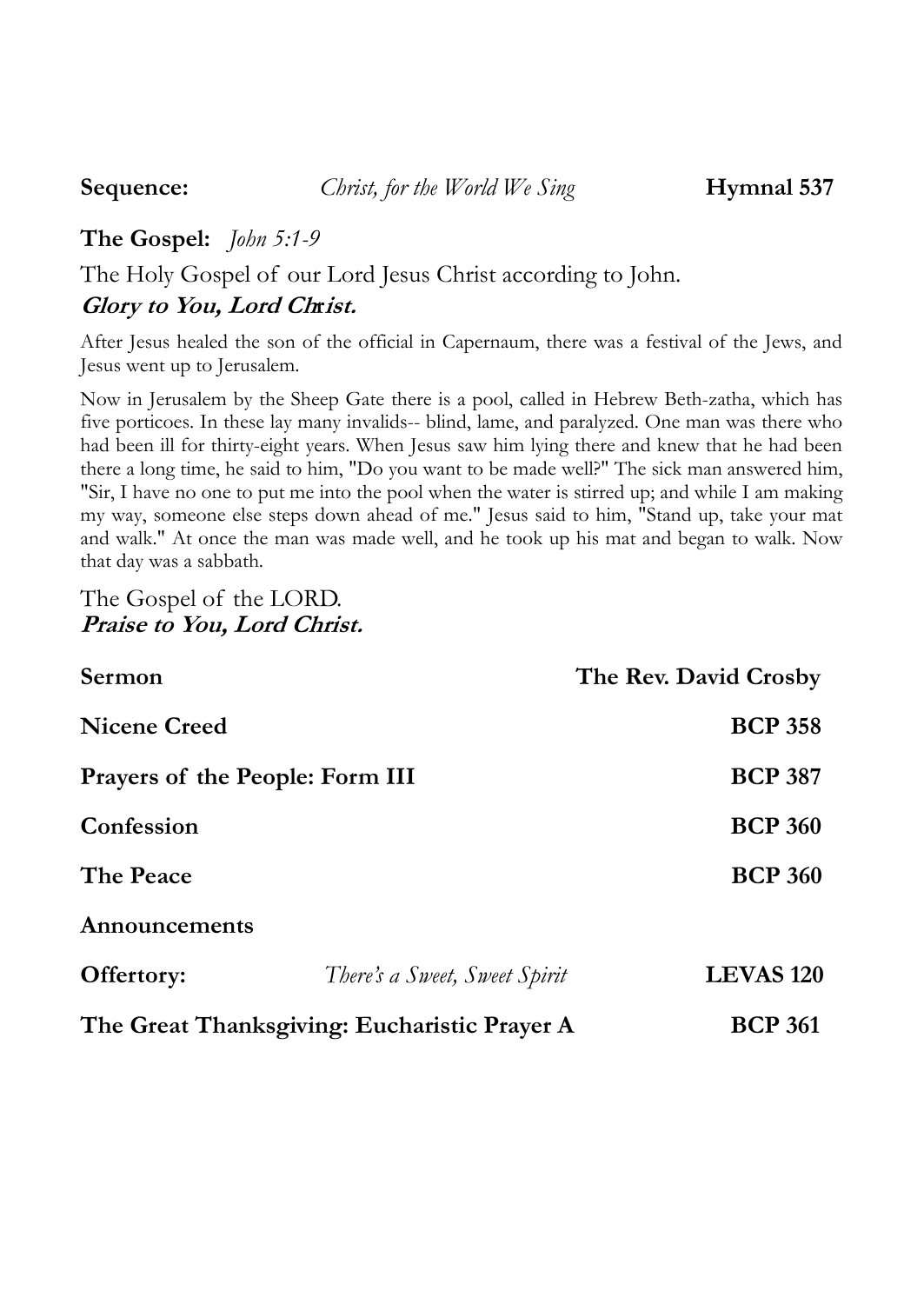Sanctus: Holy, Holy, Holy Holy LEVAS 255 Memorial Acclamation BCP 363 The Lord's Prayer BCP 364 Fraction: Alleluia, Christ our Passover Passow Passow  $\overline{\mathbf{r}}$ Al-le - lu - ia, al - le - lu - ia! Al-le - lu - ia, al - le - lu - ia! Al-le-lu ia!  $\overline{a}$  $\overline{\mathbf{o}}$ Christ our Pass-o-ver is sac-ri-ficed for us; There-fore let us keep the feast! Al-le  $lu - ia$ ,  $al - le - lu - ia!$ Al-le - lu - ia, al - le - lu - ia!  $Al - le - lu$ ia! Communion Hymn: Ubi Caritas Taizé  $U - bi$ ca - ri  $\mathbb{Z}^2$ tas  $_{\rm et}$ mor, a and stead - fast Live in char - i love,  $\overline{\phantom{a}}$ ty 3  $\div$  $\frac{\partial}{\partial}$  $\mathbb{Z}^2$  $u - bi$ De - us ca - ri tas i bi est. God will dwell with live in  $char - i$  $\overline{a}$  $ty;$ you.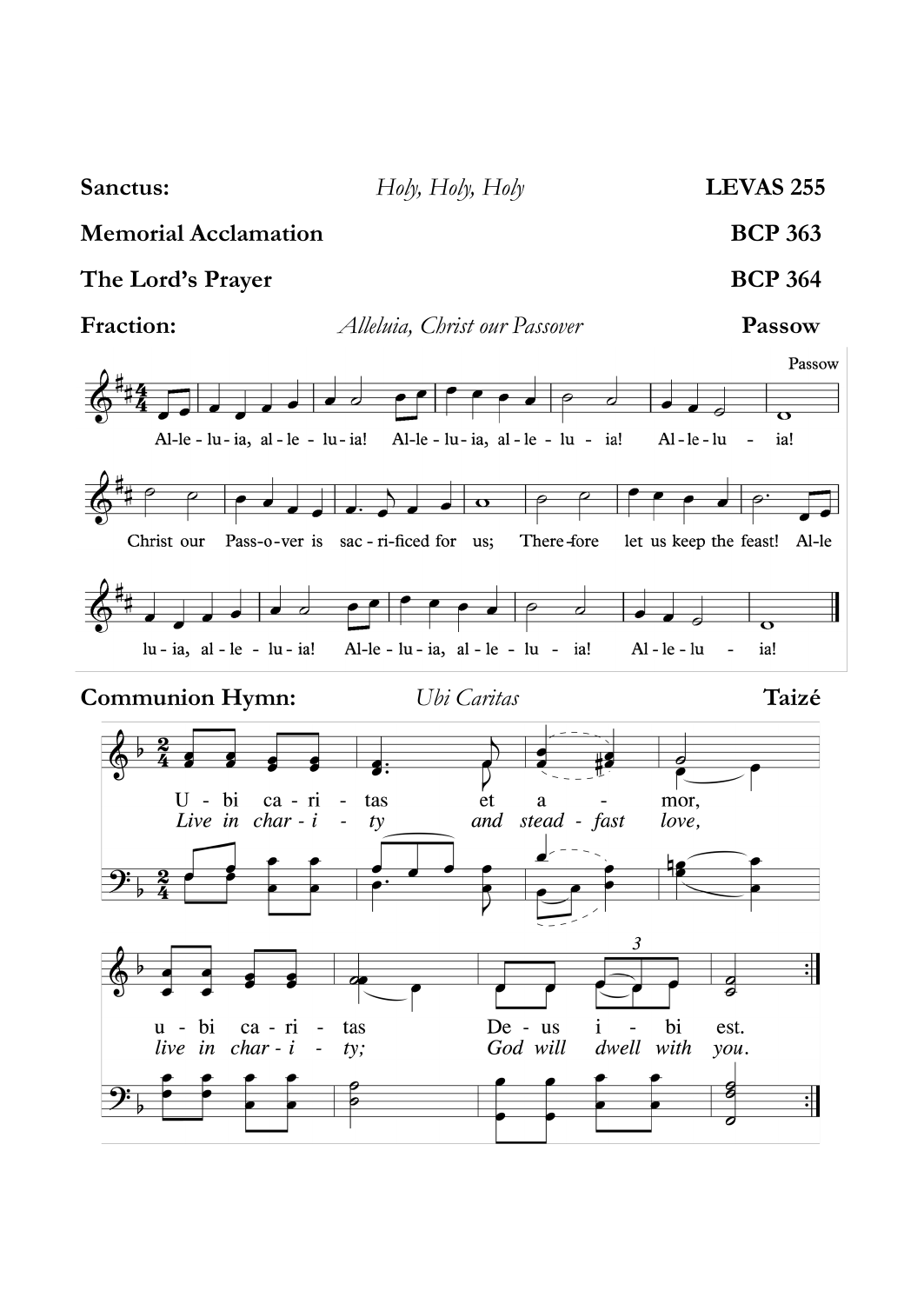#### Post-Communion Prayer BCP 365

Blessing

Dismissal

#### Postlude

#### $+ + +$

#### Please Remember in your Prayers

Parishioners: Yvonne Eyo, Shirley Hicar, Caroline Johnston, Jim Kincheloe, Justin Morgan, Elsie Mosqueda, Peggy Nigon, Jim Payne, Ellen Rayner, Fiona Montante, Barbara Borden, Mike and Linda Oliver, Wick Cromwell and Sarai Welch.

Friends & Family: Joey Connor, Beth Crawley, the Forest family, Gene Heiler, Boris Medrano and his family, Cameron Pattissal and family, C.P. Reid and family, Josh Wimberly, CC Mullen, Richard T, Brian Hood, Tiffany Foddrell, Nate Zapadka, Kate Zapadka, Kayla and Sara Miller-Iturregui, Cathy Mercer and Family, Baby Ford and Family, Nancy Stavely, Jake Murray, Kenneth Lively, the Children of Idlib, Karen Johnson, Chris, Doug Brown, Joyce and Simone, Julius and Marina Gonsalves, Iona, Tara McCallister and family, Simon, Griffin Sidler, Marie Gillespie, Bo Wirght, Whitney Fauntleroy, William Rahn, Rose-Ellen Eastman and family, Erin, Nick and Victoria Ellington, Kristen, the family of Amanda Villarosa, Kristen Herman, Sharon and Nancy Hill, Marie Carey, Izzy, Ben and Brittany Phelps, Noel, Daniel and Darryl, Piloo Pinto, Jean, Lance, Theo and Oliver Pennington; Pat Heflin; Wanda Forbes; Connor Seagraves; Fred Bayne; Susan Wiard; Caitlin Koerber; Jonathan Judah; Beth Hoffman; Jerry and Sandie Casway; Alberto Salvado; Nancy Perkins; Michael Scully; Jeanne Watson; Larry Passow; Jennifer and Nessa Seagraves; Doris Sample; Jovita Mina, Tara McCleary; Tanya and Carter H.; the Elkin Family; Karena and her son Kelsey; the Clayton family; Bob Herman; Anne Crawley; Lea Nigon; the Gil family; family of Lynne Gravina; Sara Iturregui and family; our families, friends and neighbors affected by COVID-19 especially Nancy Poe, Katie Mazzocco, Iosif and Victoria Grama, Carlos Pamela Davila, Rita, Bobby and Tisha Massey; for the victims of the war in the Ukraine, especially those who have died and their surviving family members.

Prayers for the Dead: Jim Kincheloe, beloved friend and long time parishioner of Saint Clement; Fred Bayne, uncle of Sara Iturregui; Renee Lohman, friend of the Saint Clement Family, especially Janet and Chuck Ziegler; and Ephraim Pangilinan, cousin of Lynne Gravina.

Anglican Cycle of Prayer: Please pray for the Church of the Province of South East Asia.

Diocesan Cycle of Prayer: Please pray for Christ - Lucketts, Leesburg; St. John's, McLean; St. Peter's, Arlington.

St. Clement Cycle of Prayer: In the month of May, please pray for parishioners whose last names begin with M, U, V and W.

Birthdays this Week: Emily Foster (5/23), Courtney Darlington (5/26), and Marina Gonsalves (5/26).

Final Hymn: Spread, O Spread, Thou Mighty Word Hymnal 530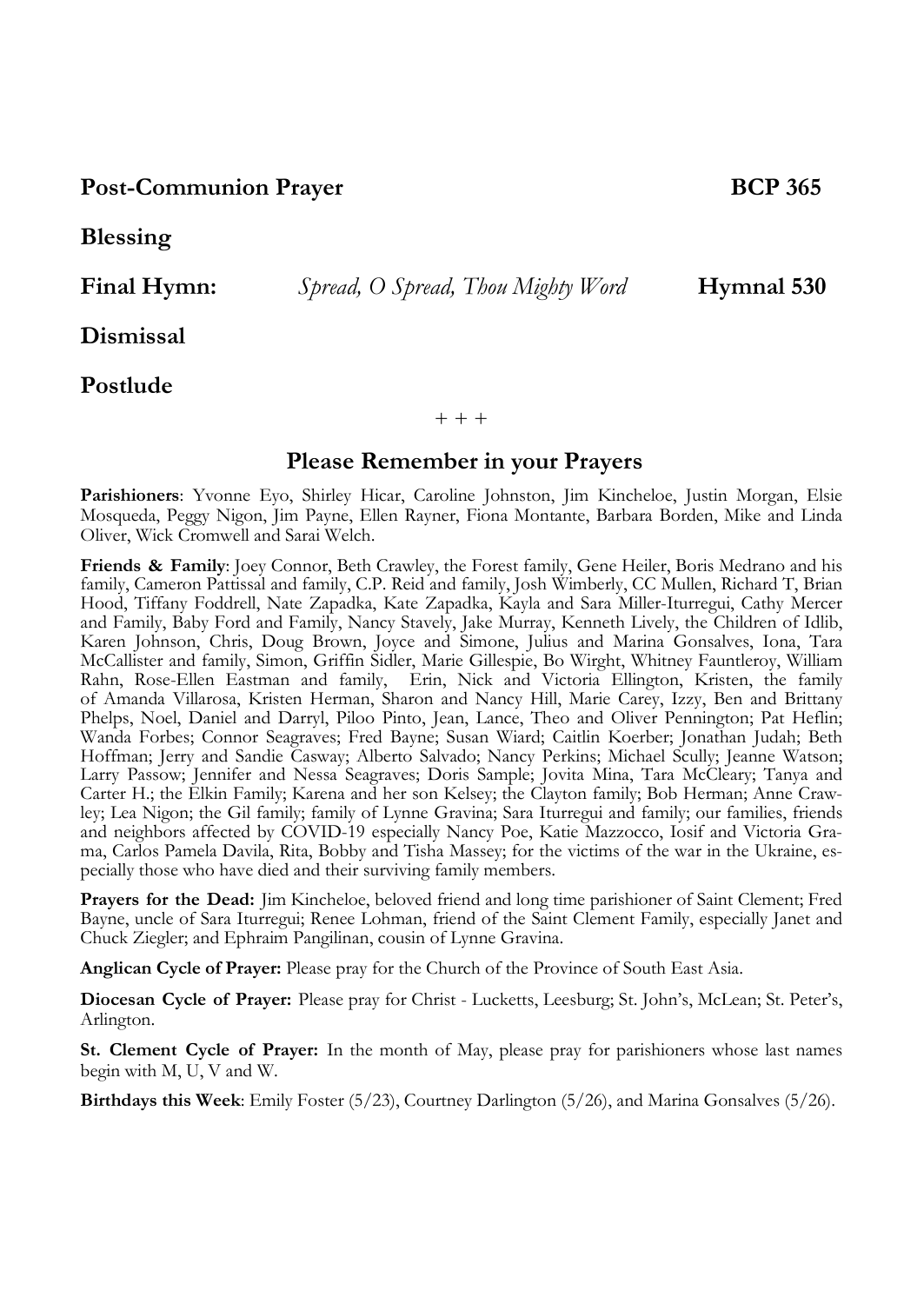#### Announcements

Coffee-less Coffee Hours Have Begun! Following the 10:00AM service, Clementines now meet outside the front doors of the church for a time of fellowship over snacks and donuts. Everyone is invited to bring their own coffee to church IN A VACUUM SEALED CUP THAT DOES NOT SPILL :) We do not want to have coffee spilled in the Sanctuary. Thankfully, modern technology makes it possible to bring a hot cup of coffee to church with you and keep until its time to meet and greet one another following the end of the service! We also welcome and appreciate volunteers for donutprocurement and distribution :) There is no preparation or clean up involved: you just need to buy the donuts and bring them to church (without eating too many on the way)! Ready to coffee with us? Email the Parish Office for sign-up details: office@saintclement.org

Choir is Better than Therapy...and Cheaper, too! Although worship life at Saint Clement has looked quite different in Covid-times, our Music Ministry stayed strong as our faithful singers and instrumentalists have continued to provide music for worship. We have resumed live singing in worship, and returned to live rehearsals in the Sanctuary on Thursdays from 7:30-9:00 PM. During this "therapy" rehearsal time, we will vocalize (deep breathing and learning again how we sound when we're all together), work on music for upcoming services (brainwork), and share how our week is going (therapy). If you're not "into" singing but you play an instrument, we have opportunities for you in our music ministry. We welcome all who have an interest in singing or playing an instrument with us; and no audition is necessary. If you would like to join in our ministry, let Rob Passow, Director of Music, know via text: 571-276-2311 or email: rob.passow@verizon.net, or touch base with a choir member. Remember: "All God's critters got a place in the choir!"

Thursday Walking Group: The Saint Clement Walkers are walking every Thursday morning! They meet at the Cameron Cafe at 8:30 AM in the Cameron Station neighborhood (4911 Brenman Park Dr). After walking for an hour, they return to Cameron Cafe at 9:30 AM for short reading and reflections, at an outside table. Then, lots of fun talking over coffee until about 10:00 AM. If you are interested in joining the walk - or just coffee outside the cafe, contact: Deborah Tatum-Johnson (tatumtenk@aol.com) or Kathy Keenoy (kkeenoy0301@yahoo.com). All are warmly welcomed to join in! Walkers text each other every Wednesday night to check on who's coming and whether there are any changes. (We don't walk if it's raining or snowing). If you would like to join the text group, **contact** Kathy at 571-215-2280.

ALIVE! Food Collection— ALIVE! is collecting food donations every Thursday 3:00 – 7:00 PM and Saturday 9:00 AM – 12:00 PM at 116 S. Quaker Lane. Donations must be from the current list of Accepted Food Donations. No glass containers. No expired food. Donation receipts available upon request. Accepted Food Donations (updated 6/18/2021) include: canned fruit, canned vegetables, tomato sauce & tomato products (diced, crushed, etc.), cereal, canned meat, canned soup, dry beans, peanut butter, jelly, cooking oil, box mac & cheese, and "side" dishes (couscous, rice & bean mix, flavored rice/ pasta, etc.)

Carpenter's Shelter Ministry: The Carpenter's Shelter dinner ministry is going strong! We have two more months in the current sign up. It would be great to have folks sign up early. Have an idea for an entree for June? Let Monica know - happy to accommodate or let you take point on the meal. Give Monica a call or drop her a text if you have any questions, a suggestion, or just want to know more about the ministry. 802-751-9177.

Bulletin notices - Please submit announcements to the Parish Administrator (office@saintclement.org) no later than Tuesday at 9:00 AM. These will be included in the weekly email and the Sunday bulletin.